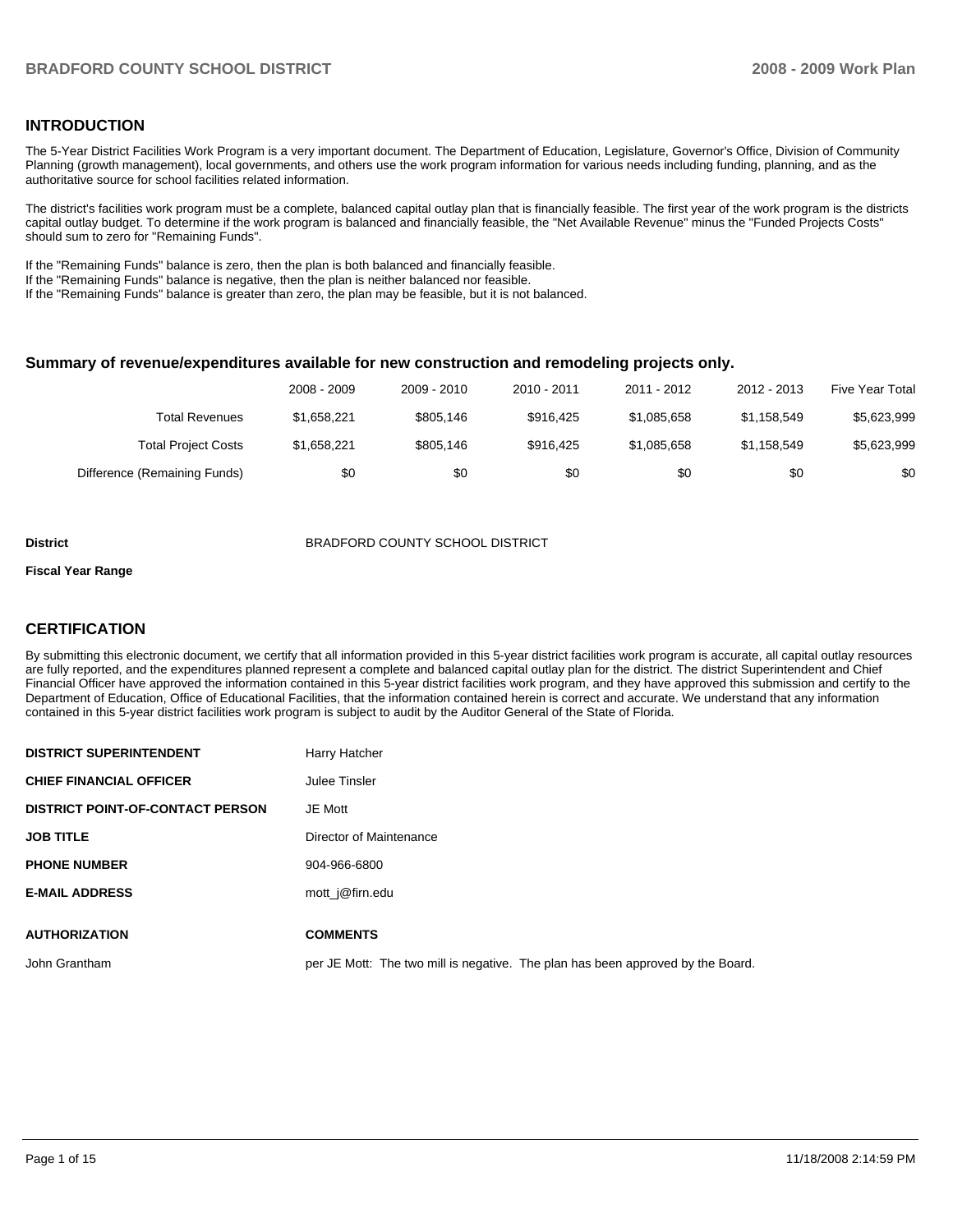# **Expenditures**

#### **Expenditure for Maintenance, Repair and Renovation from 2-Mills and PECO**

Annually, prior to the adoption of the district school budget, each school board must prepare a tentative district facilities work program that includes a schedule of major repair and renovation projects necessary to maintain the educational and ancillary facilities of the district.

| Item                                                                                                                                                                                                                                                                               |                                                                                                                                                                                                                                                                                 | 2008 - 2009<br><b>Actual Budget</b> | $2009 - 2010$<br>Projected | 2010 - 2011<br>Projected | 2011 - 2012<br>Projected | 2012 - 2013<br>Projected | Total     |  |  |  |  |
|------------------------------------------------------------------------------------------------------------------------------------------------------------------------------------------------------------------------------------------------------------------------------------|---------------------------------------------------------------------------------------------------------------------------------------------------------------------------------------------------------------------------------------------------------------------------------|-------------------------------------|----------------------------|--------------------------|--------------------------|--------------------------|-----------|--|--|--|--|
| <b>HVAC</b>                                                                                                                                                                                                                                                                        |                                                                                                                                                                                                                                                                                 | \$37,965                            | \$30,000                   | \$90,000                 | \$80,000                 | \$100,000                | \$337,965 |  |  |  |  |
|                                                                                                                                                                                                                                                                                    | Locations: BRADFORD MIDDLE, BRADFORD SENIOR HIGH, BRADFORD-UNION VOCATIONAL-TECHNICAL SCHOOL, BROOKER ELEMENTARY,<br>DISTRICT OFFICES, HAMPTON ELEMENTARY, LAWTEY COMMUNITY SCHOOL, OPERATIONS CENTER, R J E CENTER, RAINBOW<br>CENTER, SOUTHSIDE ELEMENTARY, STARKE ELEMENTARY |                                     |                            |                          |                          |                          |           |  |  |  |  |
| Flooring                                                                                                                                                                                                                                                                           |                                                                                                                                                                                                                                                                                 | \$43,074                            | \$10,000                   | \$15,000                 | \$15,000                 | \$20,000                 | \$103,074 |  |  |  |  |
| Locations:                                                                                                                                                                                                                                                                         | BRADFORD MIDDLE, BRADFORD SENIOR HIGH, BRADFORD-UNION VOCATIONAL-TECHNICAL SCHOOL, BROOKER ELEMENTARY,<br>DISTRICT OFFICES, HAMPTON ELEMENTARY, LAWTEY COMMUNITY SCHOOL, OPERATIONS CENTER, R J E CENTER, RAINBOW<br>CENTER, SOUTHSIDE ELEMENTARY, STARKE ELEMENTARY            |                                     |                            |                          |                          |                          |           |  |  |  |  |
| Roofing                                                                                                                                                                                                                                                                            |                                                                                                                                                                                                                                                                                 | \$220,401                           | \$120,000                  | \$200,000                | \$200,000                | \$213,981                | \$954,382 |  |  |  |  |
| Locations:                                                                                                                                                                                                                                                                         | BRADFORD MIDDLE, BRADFORD SENIOR HIGH, BRADFORD-UNION VOCATIONAL-TECHNICAL SCHOOL, BROOKER ELEMENTARY,<br>DISTRICT OFFICES, HAMPTON ELEMENTARY, LAWTEY COMMUNITY SCHOOL, OPERATIONS CENTER, R J E CENTER, RAINBOW<br>CENTER, SOUTHSIDE ELEMENTARY, STARKE ELEMENTARY            |                                     |                            |                          |                          |                          |           |  |  |  |  |
| Safety to Life                                                                                                                                                                                                                                                                     |                                                                                                                                                                                                                                                                                 | \$55,489                            | \$25,229                   | \$25,000                 | \$25,000                 | \$30,000                 | \$160,718 |  |  |  |  |
|                                                                                                                                                                                                                                                                                    | Locations: BRADFORD MIDDLE, BRADFORD SENIOR HIGH, BRADFORD-UNION VOCATIONAL-TECHNICAL SCHOOL, BROOKER ELEMENTARY,<br>DISTRICT OFFICES, HAMPTON ELEMENTARY, LAWTEY COMMUNITY SCHOOL, OPERATIONS CENTER, R J E CENTER, RAINBOW<br>CENTER, SOUTHSIDE ELEMENTARY, STARKE ELEMENTARY |                                     |                            |                          |                          |                          |           |  |  |  |  |
| Fencing                                                                                                                                                                                                                                                                            |                                                                                                                                                                                                                                                                                 | \$52,000                            | \$8,000                    | \$10,000                 | \$10,000                 | \$10,000                 | \$90,000  |  |  |  |  |
| BRADFORD MIDDLE, BRADFORD SENIOR HIGH, BRADFORD-UNION VOCATIONAL-TECHNICAL SCHOOL, BROOKER ELEMENTARY,<br>Locations:<br>DISTRICT OFFICES, HAMPTON ELEMENTARY, LAWTEY COMMUNITY SCHOOL, OPERATIONS CENTER, R J E CENTER, RAINBOW<br>CENTER, SOUTHSIDE ELEMENTARY, STARKE ELEMENTARY |                                                                                                                                                                                                                                                                                 |                                     |                            |                          |                          |                          |           |  |  |  |  |
| Parking                                                                                                                                                                                                                                                                            |                                                                                                                                                                                                                                                                                 | \$0                                 | \$0                        | \$0                      | \$0                      | \$0                      | \$0       |  |  |  |  |
|                                                                                                                                                                                                                                                                                    | Locations: No Locations for this expenditure.                                                                                                                                                                                                                                   |                                     |                            |                          |                          |                          |           |  |  |  |  |
| Electrical                                                                                                                                                                                                                                                                         |                                                                                                                                                                                                                                                                                 | \$0                                 | \$0                        | \$0                      | \$0                      | \$0                      | \$0       |  |  |  |  |
|                                                                                                                                                                                                                                                                                    | Locations: No Locations for this expenditure.                                                                                                                                                                                                                                   |                                     |                            |                          |                          |                          |           |  |  |  |  |
| Fire Alarm                                                                                                                                                                                                                                                                         |                                                                                                                                                                                                                                                                                 | \$58,298                            | \$20,000                   | \$19,099                 | \$20,000                 | \$15,000                 | \$132,397 |  |  |  |  |
| Locations:                                                                                                                                                                                                                                                                         | BRADFORD MIDDLE, BRADFORD SENIOR HIGH, BRADFORD-UNION VOCATIONAL-TECHNICAL SCHOOL, BROOKER ELEMENTARY,<br>DISTRICT OFFICES, HAMPTON ELEMENTARY, LAWTEY COMMUNITY SCHOOL, OPERATIONS CENTER, R J E CENTER, RAINBOW<br>CENTER, SOUTHSIDE ELEMENTARY, STARKE ELEMENTARY            |                                     |                            |                          |                          |                          |           |  |  |  |  |
| Telephone/Intercom System                                                                                                                                                                                                                                                          |                                                                                                                                                                                                                                                                                 | \$0                                 | \$0                        | \$0                      | \$0                      | \$0                      | \$0       |  |  |  |  |
|                                                                                                                                                                                                                                                                                    | Locations: No Locations for this expenditure.                                                                                                                                                                                                                                   |                                     |                            |                          |                          |                          |           |  |  |  |  |
| <b>Closed Circuit Television</b>                                                                                                                                                                                                                                                   |                                                                                                                                                                                                                                                                                 | \$24.000                            | \$0                        | \$0                      | \$0                      | \$0                      | \$24,000  |  |  |  |  |
|                                                                                                                                                                                                                                                                                    | Locations: LAWTEY COMMUNITY SCHOOL, SOUTHSIDE ELEMENTARY                                                                                                                                                                                                                        |                                     |                            |                          |                          |                          |           |  |  |  |  |
| Paint                                                                                                                                                                                                                                                                              |                                                                                                                                                                                                                                                                                 | \$28,358                            | \$17,190                   | \$25,000                 | \$25,000                 | \$20,000                 | \$115,548 |  |  |  |  |
| Locations:                                                                                                                                                                                                                                                                         | BRADFORD MIDDLE, BRADFORD SENIOR HIGH, BRADFORD-UNION VOCATIONAL-TECHNICAL SCHOOL, BROOKER ELEMENTARY,<br>DISTRICT OFFICES, HAMPTON ELEMENTARY, LAWTEY COMMUNITY SCHOOL, OPERATIONS CENTER, R J E CENTER, RAINBOW<br>CENTER, SOUTHSIDE ELEMENTARY, STARKE ELEMENTARY            |                                     |                            |                          |                          |                          |           |  |  |  |  |
| Maintenance/Repair                                                                                                                                                                                                                                                                 |                                                                                                                                                                                                                                                                                 | \$0                                 | \$0                        | \$0                      | \$0                      | \$0                      | \$0       |  |  |  |  |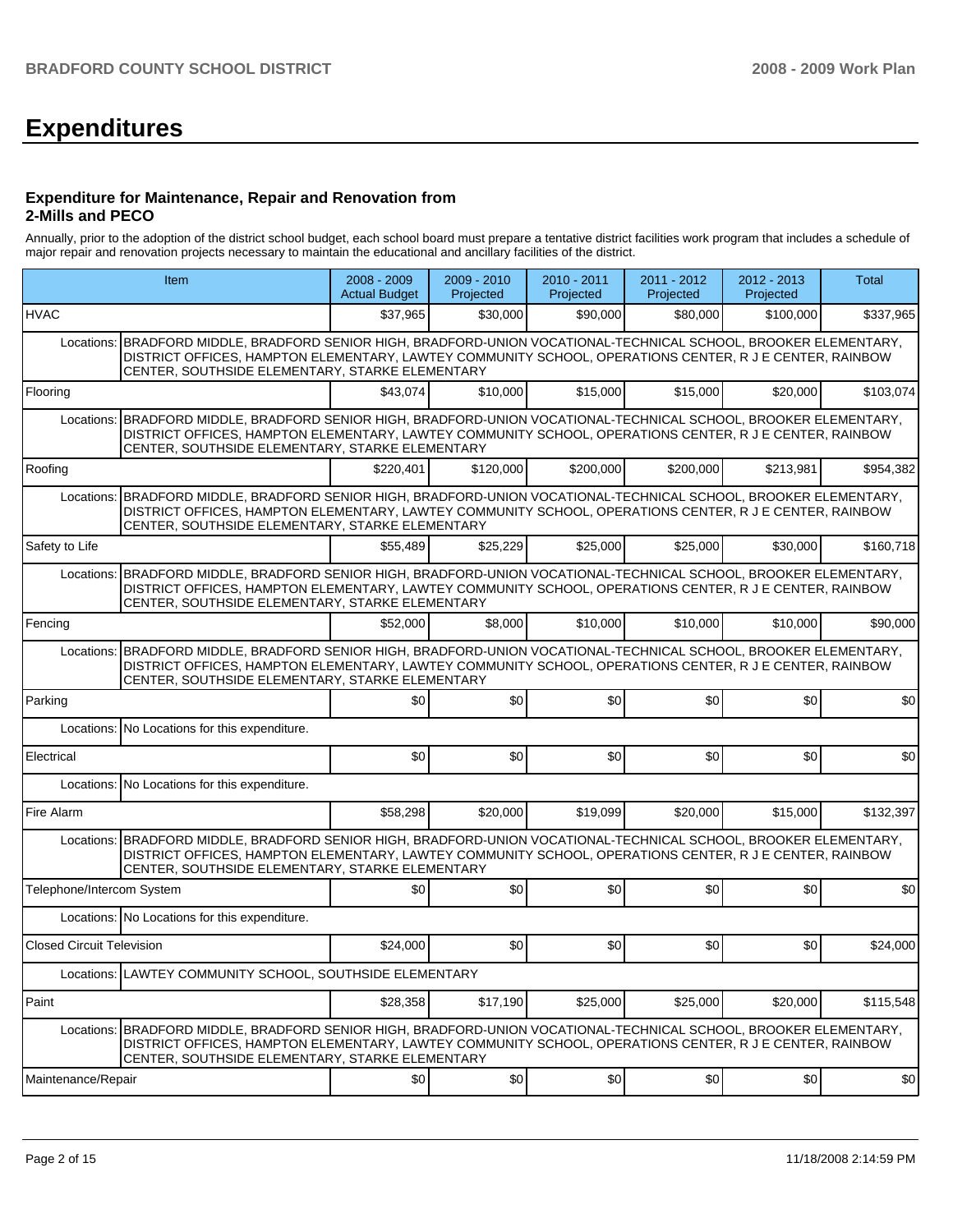| Locations: No Locations for this expenditure. |           |           |           |           |           |             |
|-----------------------------------------------|-----------|-----------|-----------|-----------|-----------|-------------|
| Sub Total:                                    | \$519,585 | \$230,419 | \$384,099 | \$375,000 | \$408,981 | \$1,918,084 |

| PECO Maintenance Expenditures | \$301,626 | \$362.229 | \$484,792 | \$458,581 | \$456,981        | \$2,064,209 |
|-------------------------------|-----------|-----------|-----------|-----------|------------------|-------------|
| Two Mill Sub Total:           | \$503,401 | \$0       | ا30       | \$0       | \$0 <sub>1</sub> | \$503,401   |

|                         | Other Items                                                                                                                                                                                                                                                                    | $2008 - 2009$<br><b>Actual Budget</b> | $2009 - 2010$<br>Projected | $2010 - 2011$<br>Projected | $2011 - 2012$<br>Projected | $2012 - 2013$<br>Projected | Total       |  |  |
|-------------------------|--------------------------------------------------------------------------------------------------------------------------------------------------------------------------------------------------------------------------------------------------------------------------------|---------------------------------------|----------------------------|----------------------------|----------------------------|----------------------------|-------------|--|--|
| Remodeling              |                                                                                                                                                                                                                                                                                | \$110,692                             | \$35,810                   | \$20,693                   | \$38,008                   | \$38,000                   | \$243,203   |  |  |
|                         | Locations BRADFORD MIDDLE, BRADFORD SENIOR HIGH, BRADFORD-UNION VOCATIONAL-TECHNICAL SCHOOL, BROOKER<br>ELEMENTARY, DISTRICT OFFICES, HAMPTON ELEMENTARY, LAWTEY COMMUNITY SCHOOL, OPERATIONS CENTER, R J E<br>CENTER, RAINBOW CENTER, SOUTHSIDE ELEMENTARY, STARKE ELEMENTARY |                                       |                            |                            |                            |                            |             |  |  |
| ADA compliance          |                                                                                                                                                                                                                                                                                | \$67,330                              | \$36,000                   | \$20,000                   | \$5,000                    | \$0                        | \$128,330   |  |  |
|                         | Locations BRADFORD MIDDLE, BRADFORD SENIOR HIGH, BRADFORD-UNION VOCATIONAL-TECHNICAL SCHOOL, BROOKER<br>ELEMENTARY, DISTRICT OFFICES, HAMPTON ELEMENTARY, LAWTEY COMMUNITY SCHOOL, OPERATIONS CENTER, R J E<br>CENTER, RAINBOW CENTER, SOUTHSIDE ELEMENTARY, STARKE ELEMENTARY |                                       |                            |                            |                            |                            |             |  |  |
| Environmental           |                                                                                                                                                                                                                                                                                | \$104.022                             | \$10,000                   | \$10,000                   | \$10,000                   | \$10,000                   | \$144,022   |  |  |
|                         | Locations BRADFORD MIDDLE, BRADFORD SENIOR HIGH, BRADFORD-UNION VOCATIONAL-TECHNICAL SCHOOL, BROOKER<br>ELEMENTARY, DISTRICT OFFICES, HAMPTON ELEMENTARY, LAWTEY COMMUNITY SCHOOL, OPERATIONS CENTER, R J E<br>CENTER, RAINBOW CENTER, SOUTHSIDE ELEMENTARY, STARKE ELEMENTARY |                                       |                            |                            |                            |                            |             |  |  |
| Ground water management |                                                                                                                                                                                                                                                                                | \$3,398                               | \$50,000                   | \$50,000                   | \$30,573                   | \$0                        | \$133,971   |  |  |
|                         | Locations <b>BRADFORD SENIOR HIGH, DISTRICT OFFICES</b>                                                                                                                                                                                                                        |                                       |                            |                            |                            |                            |             |  |  |
|                         | Total:                                                                                                                                                                                                                                                                         | \$805,027                             | \$362,229                  | \$484,792                  | \$458,581                  | \$456,981                  | \$2,567,610 |  |  |

# **Local Two Mill Expenditure For Maintenance, Repair and Renovation**

Anticipated expenditures expected from local funding sources over the years covered by the current work plan.

| Item                                    | $2008 - 2009$<br><b>Actual Budget</b> | $2009 - 2010$<br>Projected | 2010 - 2011<br>Projected | 2011 - 2012<br>Projected | 2012 - 2013<br>Projected | <b>Total</b> |
|-----------------------------------------|---------------------------------------|----------------------------|--------------------------|--------------------------|--------------------------|--------------|
| Remaining Maint and Repair from 2 Mills | \$503,401                             | \$0                        | \$0                      | \$0                      | \$0                      | \$503,401    |
| Maintenance/Repair Salaries             | \$0                                   | \$0                        | \$0                      | \$0                      | \$0                      | \$0          |
| School Bus Purchases                    | \$585,648                             | \$440,000                  | \$447,000                | \$455,000                | \$462,000                | \$2,389,648  |
| <b>Other Vehicle Purchases</b>          | \$0                                   | \$0                        | \$0                      | \$0                      | \$0                      | \$0          |
| Capital Outlay Equipment                | \$140,658                             | \$150,000                  | \$150,000                | \$150,000                | \$150,000                | \$740,658    |
| Rent/Lease Payments                     | \$0                                   | \$0                        | \$0                      | \$0                      | \$0                      | \$0          |
| <b>COP Debt Service</b>                 | \$0                                   | \$0                        | \$0                      | \$0                      | \$0                      | \$0          |
| Rent/Lease Relocatables                 | \$0                                   | \$0                        | \$0                      | \$0                      | \$0                      | \$0          |
| <b>Environmental Problems</b>           | \$0                                   | \$0                        | \$0                      | \$0                      | \$0                      | \$0          |
| ls.1011.14 Debt Service                 | \$1,169,457                           | \$0                        | \$0                      | \$0                      | \$0                      | \$1,169,457  |
| <b>Special Facilities Account</b>       | \$0                                   | \$0                        | \$0                      | \$0                      | \$0                      | \$0          |
| Instructional Technology                | \$200,000                             | \$150,000                  | \$150,000                | \$150,000                | \$150,000                | \$800,000    |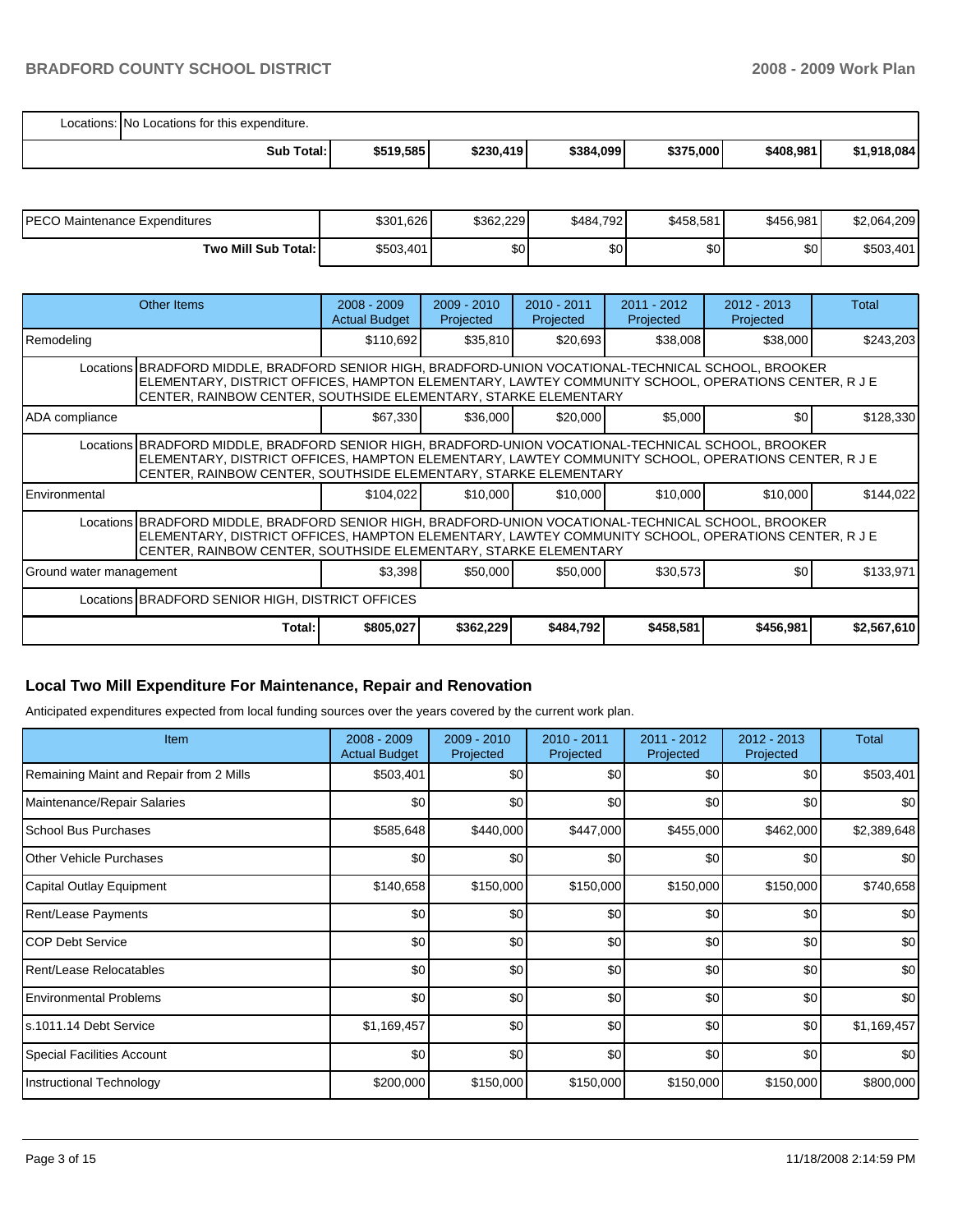| <b>Building Official Services</b>  | \$26,250    | \$26,000  | \$26,000         | \$26,000  | \$26,000  | \$130,250   |
|------------------------------------|-------------|-----------|------------------|-----------|-----------|-------------|
| <b>Property Casulty Insurance</b>  | \$200,000   | \$0 I     | \$0 <sub>1</sub> | \$0       | \$0       | \$200,000   |
| <b>Local Expenditure Totals: I</b> | \$2.825.414 | \$766,000 | \$773,000        | \$781,000 | \$788,000 | \$5,933,414 |

# **Revenue**

#### **2 Mill Revenue Source**

Schedule of Estimated Capital Outlay Revenue from each currently approved source which is estimated to be available for expenditures on the projects included in the tentative district facilities work program. All amounts are NET after considering carryover balances, interest earned, new COP's, 1011.14 and 1011.15 loans, etc. Districts cannot use 2-Mill funds for salaries except for those explicitly associated with maintenance/repair projects. (1011.71 (5), F.S.)

| Item                                                                              | Fund | $2008 - 2009$<br><b>Actual Value</b> | $2009 - 2010$<br>Projected | $2010 - 2011$<br>Projected | $2011 - 2012$<br>Projected | $2012 - 2013$<br>Projected | Total           |
|-----------------------------------------------------------------------------------|------|--------------------------------------|----------------------------|----------------------------|----------------------------|----------------------------|-----------------|
| (1) Non-exempt property<br>assessed valuation                                     |      | \$939,684,000                        | \$925,701,422              | \$984,954,900              | \$1,067,097,965            | \$1,136,975,767            | \$5,054,414,054 |
| $(2)$ The Millege projected for<br>discretionary capital outlay per<br>ls.1011.71 |      | 1.75                                 | 1.75                       | 1.75                       | 1.75                       | 1.75                       |                 |
| $(3)$ Full value of the 2-Mill<br>discretionary capital outlay per<br>ls.1011.71  |      | \$1,562,225                          | \$1,538,979                | \$1,637,488                | \$1,774,050                | \$1,890,222                | \$8,402,964     |
| $(4)$ Value of the portion of the 2-<br>Mills ACTUALLY levied                     | 370  | \$1,562,225                          | \$1,538,979                | \$1,637,488                | \$1,774,050                | \$1,890,222                | \$8,402,964     |
| $(5)$ Difference of lines $(3)$ and $(4)$                                         |      | \$0                                  | \$0                        | \$0                        | \$0                        | \$0                        | \$0             |

#### **PECO Revenue Source**

The figure in the row designated "PECO Maintenance" will be subtracted from funds available for new construction because PECO maintenance dollars cannot be used for new construction.

| Item                                  | Fund | $2008 - 2009$<br><b>Actual Budget</b> | $2009 - 2010$<br>Projected | $2010 - 2011$<br>Projected | 2011 - 2012<br>Projected | $2012 - 2013$<br>Projected | Total       |
|---------------------------------------|------|---------------------------------------|----------------------------|----------------------------|--------------------------|----------------------------|-------------|
| IPECO New Construction                | 340  | \$341.987                             | \$0                        | \$19,770                   | \$60.441                 | \$24.160                   | \$446,358   |
| <b>IPECO Maintenance Expenditures</b> |      | \$301.626                             | \$362.229                  | \$484.792                  | \$458.581                | \$456.981                  | \$2.064.209 |
|                                       |      | \$643.613                             | \$362,229                  | \$504.562                  | \$519.022                | \$481.141                  | \$2,510,567 |

# **CO & DS Revenue Source**

Revenue from Capital Outlay and Debt Service funds.

| Item                                     | Fund | $2008 - 2009$<br><b>Actual Budget</b> | $2009 - 2010$<br>Projected | $2010 - 2011$<br>Projected | 2011 - 2012<br>Projected | $2012 - 2013$<br>Projected | Total     |
|------------------------------------------|------|---------------------------------------|----------------------------|----------------------------|--------------------------|----------------------------|-----------|
| CO & DS Cash Flow-through<br>Distributed | 360  | \$28.955                              | \$28.955                   | \$28.955                   | \$28.955                 | \$28.955                   | \$144.775 |
| CO & DS Interest on<br>Undistributed CO  | 360  | \$3.212                               | \$3,212                    | \$3.212                    | \$3.212                  | \$3,212                    | \$16,060  |
|                                          |      | \$32,167                              | \$32,167                   | \$32.167                   | \$32.167                 | \$32,167                   | \$160,835 |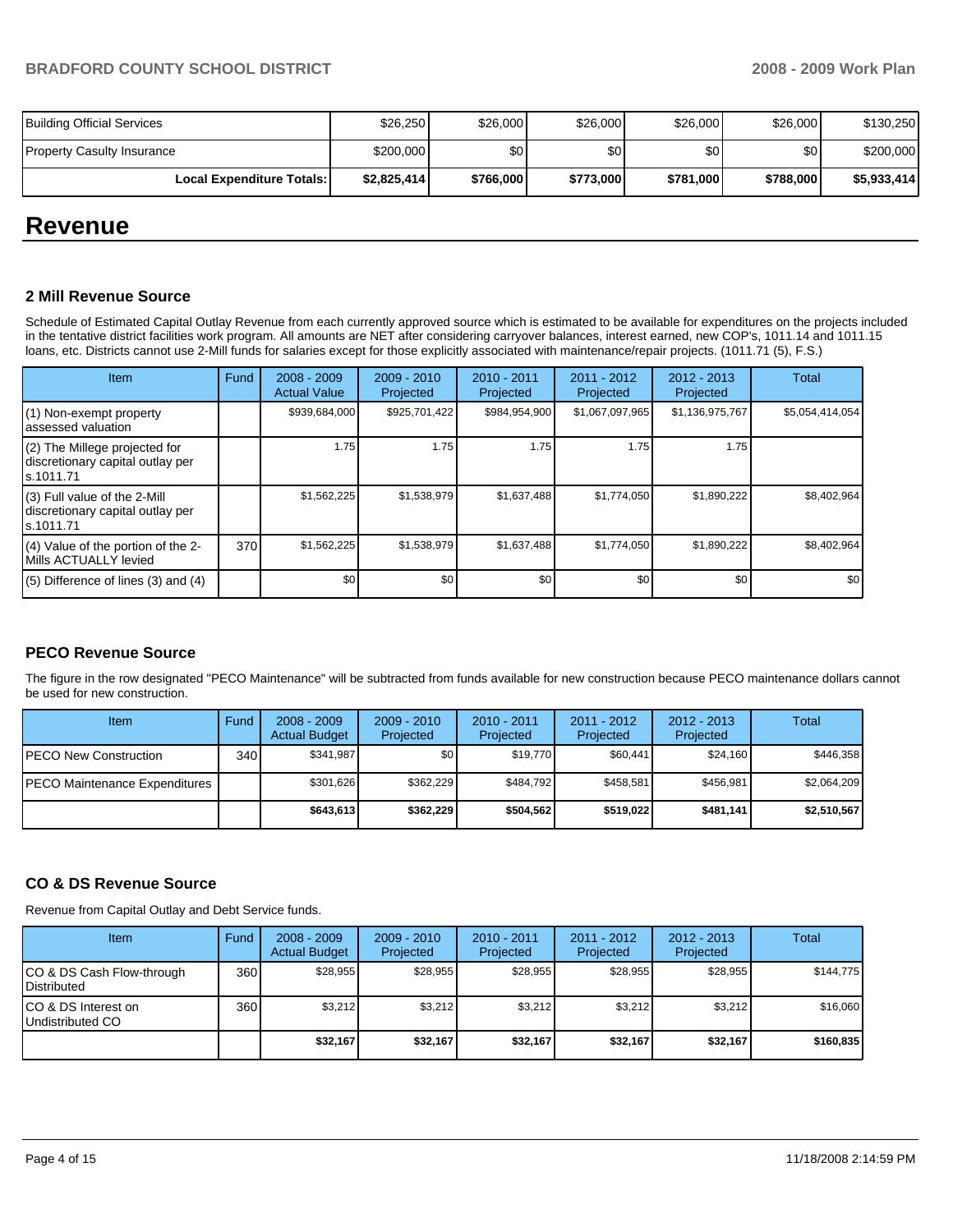### **Fair Share Revenue Source**

All legally binding commitments for proportionate fair-share mitigation for impacts on public school facilities must be included in the 5-year district work program. Nothing reported for this section.

#### **Sales Surtax Referendum**

Specific information about any referendum for a 1-cent or ½-cent surtax referendum during the previous year.

**Did the school district hold a surtax referendum during the past fiscal year 2007 - 2008?** No

#### **Additional Revenue Source**

Any additional revenue sources

| Item                                                                                                   | 2008 - 2009<br><b>Actual Value</b> | $2009 - 2010$<br>Projected | 2010 - 2011<br>Projected | 2011 - 2012<br>Projected | $2012 - 2013$<br>Projected | <b>Total</b> |
|--------------------------------------------------------------------------------------------------------|------------------------------------|----------------------------|--------------------------|--------------------------|----------------------------|--------------|
| Proceeds from a s.1011.14/15 F.S. Loans                                                                | \$0                                | \$0                        | \$0                      | \$0                      | \$0                        | \$0          |
| District Bonds - Voted local bond<br>referendum proceeds per s.9, Art VII<br><b>State Constitution</b> | \$0                                | \$0                        | \$0                      | \$0                      | \$0                        | \$0          |
| Proceeds from Special Act Bonds                                                                        | \$0                                | \$0                        | \$0                      | \$0                      | \$0                        | \$0          |
| Estimated Revenue from CO & DS Bond<br>Sale                                                            | \$0                                | \$0                        | \$0                      | \$0                      | \$0                        | \$0          |
| Proceeds from Voted Capital<br>Improvements millage                                                    | \$0                                | \$0                        | \$0                      | \$0                      | \$0                        | \$0          |
| Other Revenue for Other Capital Projects                                                               | \$0                                | \$0                        | \$0                      | \$0                      | \$0                        | \$0          |
| Proceeds from 1/2 cent sales surtax<br>authorized by school board                                      | \$0                                | \$0                        | \$0                      | \$0                      | \$0                        | \$0          |
| Proceeds from local governmental<br>infrastructure sales surtax                                        | \$0                                | \$0                        | \$0                      | \$0                      | \$0                        | \$0          |
| Proceeds from Certificates of<br>Participation (COP's) Sale                                            | \$0                                | \$0                        | \$0                      | \$0                      | \$0                        | \$0          |
| Classrooms First Bond proceeds amount<br>authorized in FY 1997-98                                      | \$0                                | \$0                        | \$0                      | \$0                      | \$0                        | \$0          |
| Classrooms for Kids                                                                                    | \$0                                | \$0                        | \$0                      | \$0                      | \$0                        | \$0          |
| <b>District Equity Recognition</b>                                                                     | \$0                                | \$0                        | \$0                      | \$0                      | \$0                        | \$0          |
| <b>Federal Grants</b>                                                                                  | \$0                                | \$0                        | \$0                      | \$0                      | \$0                        | \$0          |
| Proportionate share mitigation (actual<br>cash revenue only, not in kind donations)                    | \$0                                | \$0                        | \$0                      | \$0                      | \$0                        | \$0          |
| Impact fees received                                                                                   | \$0                                | \$0                        | \$0                      | \$0                      | \$0                        | \$0          |
| Private donations                                                                                      | \$0                                | \$0                        | \$0                      | \$0                      | \$0                        | \$0          |
| Grants from local governments or not-for-<br>profit organizations                                      | \$0                                | \$0                        | \$0                      | \$0                      | \$0                        | \$0          |
| Interest, Including Profit On Investment                                                               | \$0                                | \$0                        | \$0                      | \$0                      | \$0                        | \$0          |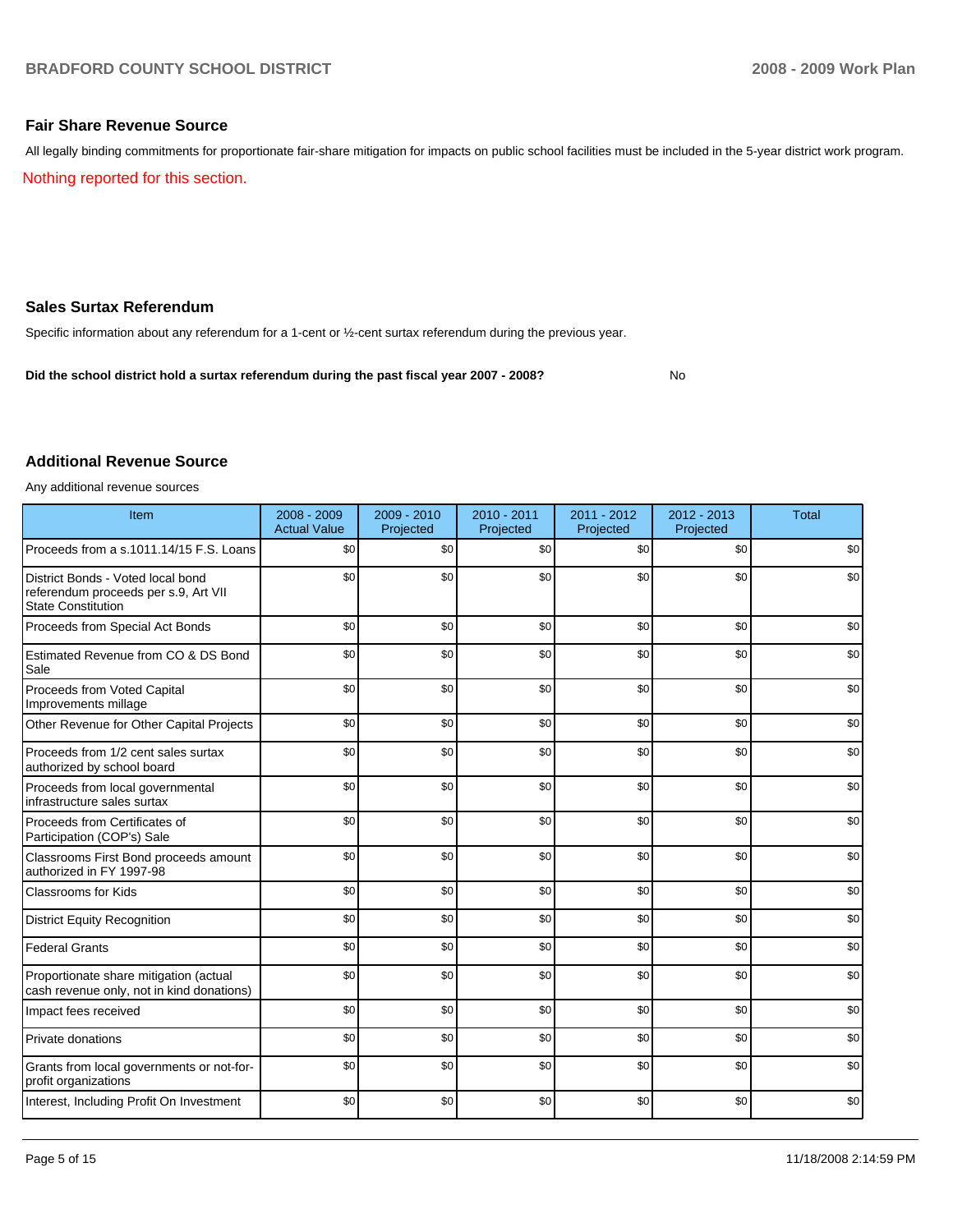| Revenue from Bonds pledging proceeds<br>Ifrom 1 cent or 1/2 cent Sales Surtax | \$0         | \$0 | \$0 | \$0 | \$0 | \$0         |
|-------------------------------------------------------------------------------|-------------|-----|-----|-----|-----|-------------|
| Fund Balance Carried Forward                                                  | \$2,547,256 | \$0 | \$0 | \$0 | \$0 | \$2,547,256 |
| Obligated Fund Balance Carried Forward                                        | \$0         | \$0 | \$0 | \$0 | \$0 | \$0         |
| Special Facilities Account                                                    | \$0         | \$0 | \$0 | \$0 | \$0 | \$0         |
| 10ne Cent - 1/2 Cent Sales Surtax Debt<br><b>I</b> Service                    | \$0         | \$0 | \$0 | \$0 | \$0 | \$0         |
| <b>Subtotal</b>                                                               | \$2,547,256 | \$0 | \$0 | \$0 | \$0 | \$2,547,256 |

# **Total Revenue Summary**

| <b>Item Name</b>                                       | $2008 - 2009$<br><b>Budget</b> | $2009 - 2010$<br>Projected | $2010 - 2011$<br>Projected | 2011 - 2012<br>Projected | $2012 - 2013$<br>Projected | <b>Five Year Total</b> |
|--------------------------------------------------------|--------------------------------|----------------------------|----------------------------|--------------------------|----------------------------|------------------------|
| Local Two Mill Discretionary Capital<br>Outlay Revenue | \$1,562,225                    | \$1,538,979                | \$1,637,488                | \$1,774,050              | \$1,890,222                | \$8,402,964            |
| PECO and 2 Mill Maint and Other 2 Mill<br>Expenditures | (\$2,825,414)                  | (\$766,000)                | (S773.000)                 | (\$781,000)              | (\$788,000)                | (\$5,933,414)          |
| IPECO Maintenance Revenue                              | \$301.626                      | \$362,229                  | \$484.792                  | \$458.581                | \$456.981                  | \$2,064,209            |
| <b>Available 2 Mill for New Construction</b>           | (\$1,263,189)                  | \$772,979                  | \$864.488                  | \$993.050                | \$1,102,222                | \$2,469,550            |

| <b>Item Name</b>                 | $2008 - 2009$<br><b>Budget</b> | $2009 - 2010$<br>Projected | 2010 - 2011<br>Projected | 2011 - 2012<br>Projected | $2012 - 2013$<br>Projected | <b>Five Year Total</b> |
|----------------------------------|--------------------------------|----------------------------|--------------------------|--------------------------|----------------------------|------------------------|
| ICO & DS Revenue                 | \$32,167                       | \$32,167                   | \$32,167                 | \$32,167                 | \$32,167                   | \$160,835              |
| IPECO New Construction Revenue   | \$341,987                      | \$0                        | \$19,770                 | \$60,441                 | \$24,160                   | \$446,358              |
| Other/Additional Revenue         | \$2,547,256                    | \$0                        | \$0                      | \$0                      | \$0                        | \$2,547,256            |
| <b>Total Additional Revenuel</b> | \$2,921,410                    | \$32,167                   | \$51,937                 | \$92,608                 | \$56,327                   | \$3,154,449            |
| <b>Total Available Revenue</b>   | \$1,658,221                    | \$805.146                  | \$916.425                | \$1.085.658              | \$1,158,549                | \$5,623,999            |

# **Project Schedules**

# **Capacity Project Schedules**

A schedule of capital outlay projects necessary to ensure the availability of satisfactory classrooms for the projected student enrollment in K-12 programs.

| <b>Project Description</b> | Location                                    |                  | $2008 - 2009$ | $2009 - 2010$ | $2010 - 2011$ | 2011 - 2012 | 2012 - 2013 | Total         | Funded |
|----------------------------|---------------------------------------------|------------------|---------------|---------------|---------------|-------------|-------------|---------------|--------|
| classroom<br>replacement   | LAWTEY<br><b>COMMUNITY</b><br><b>SCHOOL</b> | Planned<br>Cost: | \$730.142     | \$0           | \$0           | \$0         | \$0         | \$730,142 Yes |        |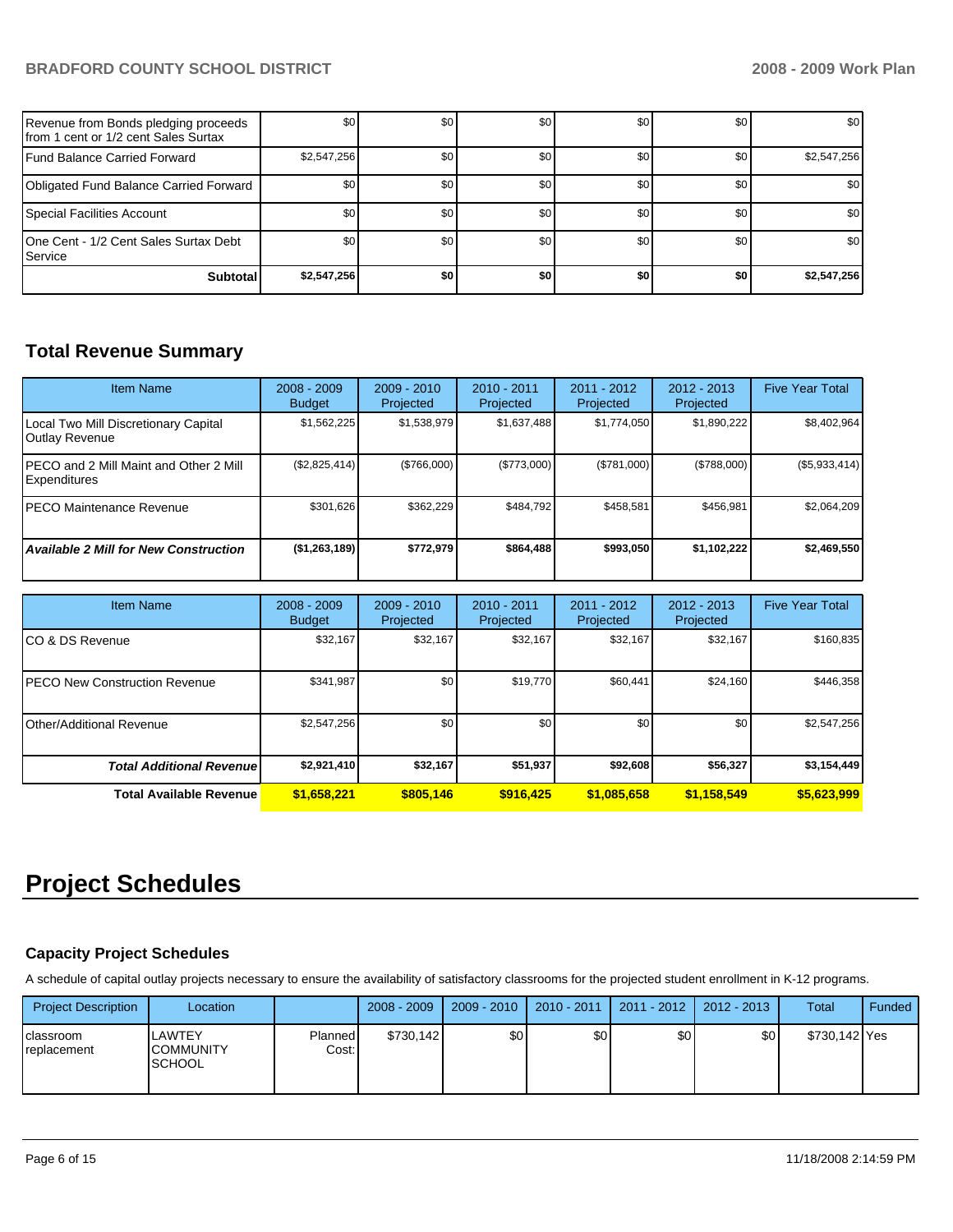|                          |                                       | Gross Sq Ft:             | 8,520          | 4,800     | 5,760       | 13,403         | 14,303      | 46,786          |  |
|--------------------------|---------------------------------------|--------------------------|----------------|-----------|-------------|----------------|-------------|-----------------|--|
|                          |                                       | <b>Total Classrooms:</b> | $\overline{7}$ | 5         | 6           | 15             | 17          | 50              |  |
|                          |                                       | <b>Student Stations:</b> | 146            | 110       | 54          | 330            | 374         | 1,014           |  |
|                          |                                       | <b>Planned Cost:</b>     | \$1,358,289    | \$805,146 | \$916,425   | \$1,085,658    | \$1,158,549 | \$5,324,067     |  |
|                          |                                       | Gross Sq Ft:             | 0              | 0         | 0           | 13,403         | 14,303      | 27,706          |  |
|                          |                                       | <b>Total Classrooms:</b> | $\mathbf 0$    | $\Omega$  | 0           | 15             | 17          | 32              |  |
|                          |                                       | <b>Student Stations:</b> | $\mathbf 0$    | $\Omega$  | 0           | 330            | 374         | 704             |  |
| Remodel Bldg 1           | <b>BRADFORD</b><br><b>MIDDLE</b>      | Planned<br>Cost:         | \$0            | \$0       | \$0         | \$1,085,658    | \$1,158,549 | \$2,244,207 Yes |  |
|                          |                                       | Gross Sq Ft:             | 3,840          | 4,800     | 5,760       | $\overline{0}$ | 0           | 14,400          |  |
|                          | <b>Total Classrooms:</b>              |                          |                | 5         | 6           | $\overline{0}$ | 0           | 14              |  |
|                          | <b>Student Stations:</b>              |                          | 66             | 110       | 54          | $\overline{0}$ | 0           | 230             |  |
| Building<br>Replacements | <b>SOUTHSIDE</b><br><b>ELEMENTARY</b> | Planned<br>Cost:         | \$628,147      | \$805,146 | \$916,425   | \$0            | \$0         | \$2,349,718 Yes |  |
|                          |                                       | Gross Sq Ft:             | 4,680          | $\Omega$  | 0           | 0              | 0           | 4,680           |  |
|                          |                                       | <b>Total Classrooms:</b> | 4              | 0         | $\mathbf 0$ | $\mathbf 0$    | 0           | 4               |  |
|                          |                                       | <b>Student Stations:</b> | 80             | 0         | 0           | $\overline{0}$ | 0           | 80              |  |

## **Other Project Schedules**

Major renovations, remodeling, and additions of capital outlay projects that do not add capacity to schools.

| <b>Project Description</b>         | Location                              | $2008 - 2009$<br><b>Actual Budget</b> | $2009 - 2010$<br>Projected | 2010 - 2011<br>Projected | $2011 - 2012$<br>Projected | $2012 - 2013$<br>Projected | Total         | Funded |
|------------------------------------|---------------------------------------|---------------------------------------|----------------------------|--------------------------|----------------------------|----------------------------|---------------|--------|
| Drainage improvements              | <b>BRADFORD MIDDLE</b>                | \$14.800                              | \$0                        | \$0                      | \$0                        | \$0                        | \$14,800 Yes  |        |
| Security improvements              | <b>BRADFORD SENIOR</b><br><b>HIGH</b> | \$54,000                              | \$0                        | \$0                      | \$0                        | \$0                        | \$54,000 Yes  |        |
| lOutdoor classroom<br>Improvements | <b>HAMPTON</b><br><b>ELEMENTARY</b>   | \$8,000                               | \$0                        | \$0                      | \$0                        | \$0                        | \$8,000 Yes   |        |
| Remodeling entrance                | <b>RAINBOW CENTER</b>                 | \$4,000                               | \$0                        | \$0                      | \$0                        | \$0                        | \$4,000 Yes   |        |
| <b>ESE Fire rated storage</b>      | <b>IDISTRICT OFFICES</b>              | \$11,000                              | \$0                        | \$0                      | \$0                        | \$0                        | \$11,000 Yes  |        |
| Restroom building                  | <b>BRADFORD MIDDLE</b>                | \$33,132                              | \$0                        | \$0                      | \$0                        | \$0                        | \$33,132 Yes  |        |
| Parent/Student drop-off drive      | <b>HAMPTON</b><br><b>ELEMENTARY</b>   | \$175,000                             | \$0                        | \$0                      | \$0                        | \$0                        | \$175,000 Yes |        |
|                                    |                                       | \$299,932                             | \$0                        | \$0                      | \$0                        | \$0                        | \$299,932     |        |

# **Additional Project Schedules**

Any projects that are not identified in the last approved educational plant survey.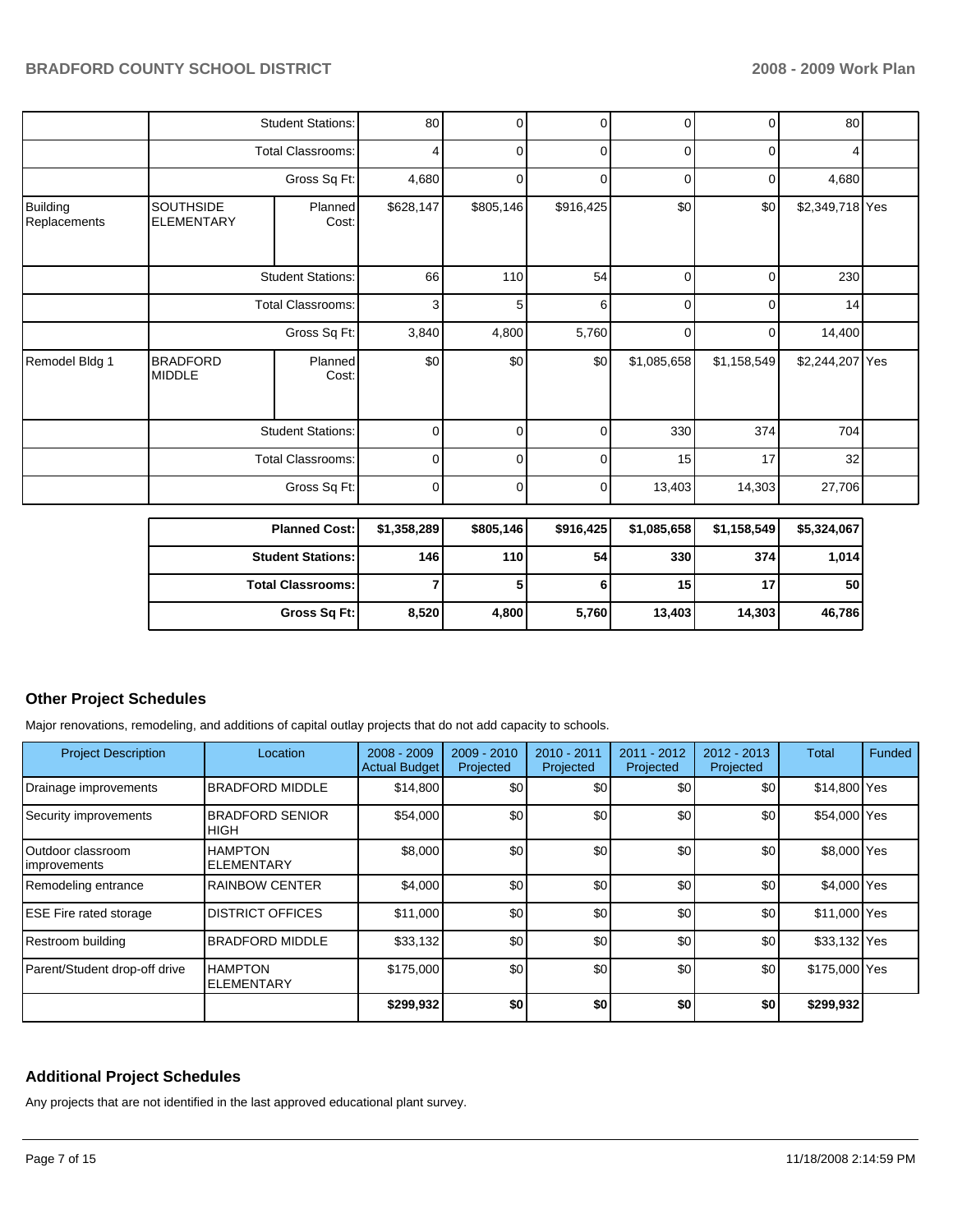Nothing reported for this section.

# **Non Funded Growth Management Project Schedules**

Schedule indicating which projects, due to planned development, that CANNOT be funded from current revenues projected over the next five years.

Nothing reported for this section.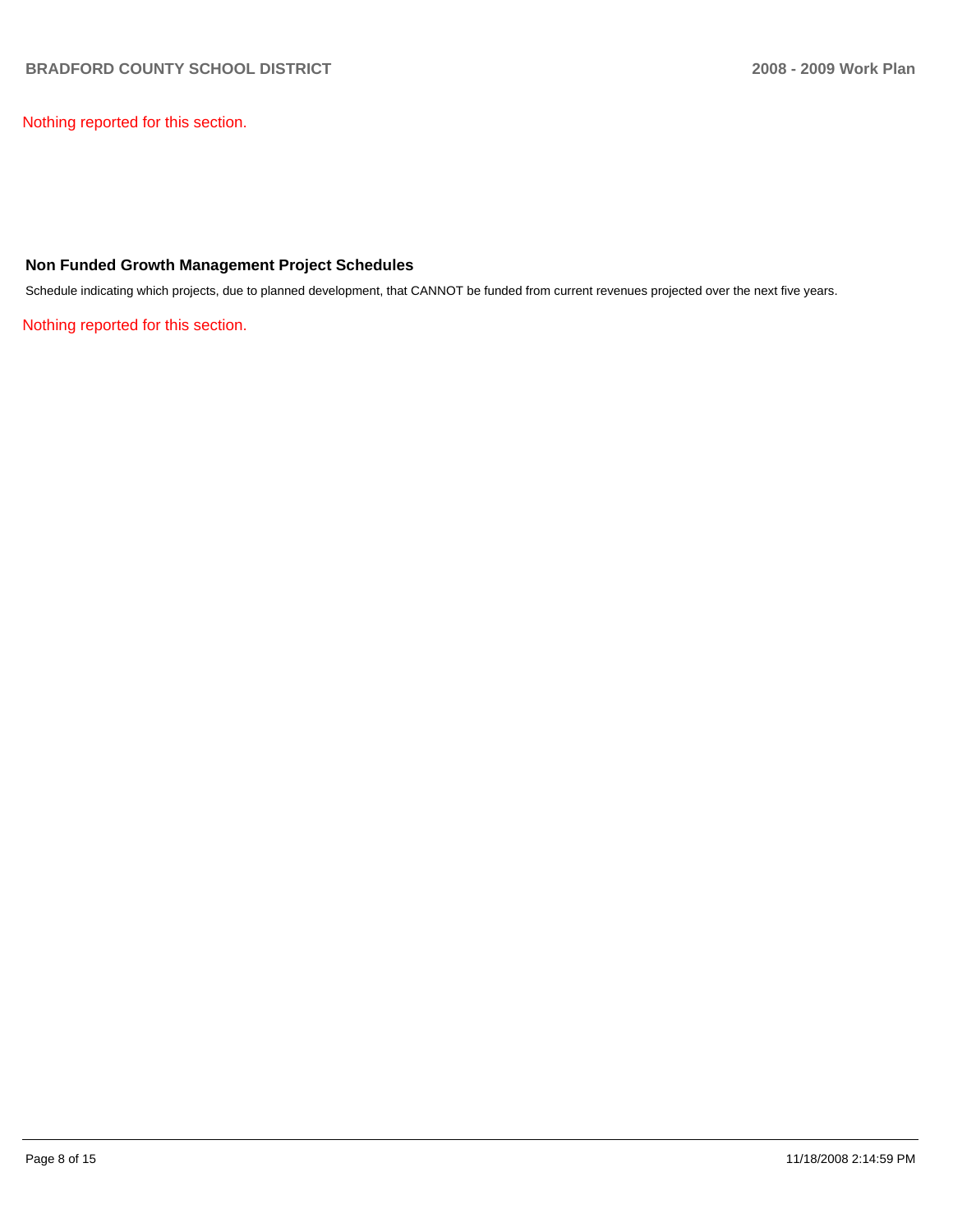# **Tracking**

# **Capacity Tracking**

| Location                                                 | $2008 -$<br><b>2009 Satis.</b><br>Stu. Sta. | Actual<br>$2008 -$<br><b>2009 FISH</b><br>Capacity | Actual<br>$2007 -$<br>2008<br><b>COFTE</b> | # Class<br>Rooms | Actual<br>Average<br>$2008 -$<br>2009 Class<br><b>Size</b> | Actual<br>$2008 -$<br>2009<br><b>Utilization</b> | <b>New</b><br>Stu.<br>Capacity | <b>New</b><br>Rooms to<br>be<br>Added/Re<br>moved | Projected<br>$2012 -$<br>2013<br><b>COFTE</b> | Projected<br>$2012 -$<br>2013<br><b>Utilization</b> | Projected<br>$2012 -$<br>2013 Class<br><b>Size</b> |
|----------------------------------------------------------|---------------------------------------------|----------------------------------------------------|--------------------------------------------|------------------|------------------------------------------------------------|--------------------------------------------------|--------------------------------|---------------------------------------------------|-----------------------------------------------|-----------------------------------------------------|----------------------------------------------------|
| <b>BRADFORD SENIOR</b><br>IHIGH                          | 1,081                                       | 919                                                | 789                                        | 43               | 18 <sup>1</sup>                                            | 86.00 %                                          | $\Omega$                       | 0                                                 | 674                                           | 73.00 %                                             | 16                                                 |
| <b>SOUTHSIDE</b><br><b>ELEMENTARY</b>                    | 787                                         | 787                                                | 547                                        | 41               | 13                                                         | 69.00 %                                          | $\Omega$                       | 14                                                | 484                                           | 61.00 %                                             | 9                                                  |
| R J E CENTER                                             | 120                                         | 120                                                | 25                                         | 6                | $\overline{4}$                                             | 21.00 %                                          | $\Omega$                       | $\Omega$                                          | 22                                            | 18.00 %                                             | 4                                                  |
| <b>LAWTEY COMMUNITY</b><br><b>SCHOOL</b>                 | 482                                         | 434                                                | 353                                        | 25               | 14                                                         | 81.00 %                                          | $\Omega$                       |                                                   | 313                                           | 72.00 %                                             | 11                                                 |
| <b>BROOKER</b><br>ELEMENTARY                             | 174                                         | 174                                                | 123                                        | 9                | 14                                                         | 71.00 %                                          | $\Omega$                       | $\Omega$                                          | 110                                           | 63.00 %                                             | 12                                                 |
| <b>BRADFORD-UNION</b><br>VOCATIONAL-<br>TECHNICAL SCHOOL | 401                                         | 481                                                | 191                                        | 24               | 8                                                          | 40.00 %                                          | $\Omega$                       | $\Omega$                                          | 192                                           | 40.00 %                                             | 8                                                  |
| <b>BRADFORD MIDDLE</b>                                   | 981                                         | 883                                                | 647                                        | 42               | 15                                                         | 73.00 %                                          | $\Omega$                       | 32                                                | 576                                           | 65.00 %                                             | 8                                                  |
| <b>HAMPTON</b><br><b>ELEMENTARY</b>                      | 232                                         | 232                                                | 165                                        | 12               | 14                                                         | 71.00 %                                          | $\Omega$                       | $\Omega$                                          | 148                                           | 64.00 %                                             | 12                                                 |
| <b>STARKE ELEMENTARY</b>                                 | 679                                         | 679                                                | 513                                        | 37               | 14                                                         | 75.00 %                                          | $\Omega$                       | $\Omega$                                          | 454                                           | 67.00 %                                             | 12                                                 |
| <b>RAINBOW CENTER</b>                                    | 108                                         | 108                                                | 8                                          | 6                |                                                            | 7.00 %                                           | $\Omega$                       | $\Omega$                                          | 7                                             | 6.00 %                                              | $\mathbf{1}$                                       |
|                                                          | 5,045                                       | 4,817                                              | 3,359                                      | 245              | 14                                                         | 69.73%                                           | $\bf{0}$                       | 50                                                | 2,980                                         | 61.86 %                                             | 10                                                 |

The COFTE Projected Total (2,980) for 2012 - 2013 must match the Official Forecasted COFTE Total (2,979 ) for 2012 - 2013 before this section can be completed. In the event that the COFTE Projected Total does not match the Official forecasted COFTE, then the Balanced Projected COFTE Table should be used to balance COFTE.

| Projected COFTE for 2012 - 2013 |       |  |  |  |  |  |
|---------------------------------|-------|--|--|--|--|--|
| Elementary (PK-3)               | 1,041 |  |  |  |  |  |
| Middle (4-8)                    | 1,099 |  |  |  |  |  |
| High (9-12)                     | 840   |  |  |  |  |  |
|                                 | 2,979 |  |  |  |  |  |

| <b>Grade Level Type</b> | <b>Balanced Projected</b><br>COFTE for 2012 - 2013 |
|-------------------------|----------------------------------------------------|
| Elementary (PK-3)       |                                                    |
| Middle (4-8)            |                                                    |
| High (9-12)             |                                                    |
|                         | 2,980                                              |

# **Relocatable Replacement**

Number of relocatable classrooms clearly identified and scheduled for replacement in the school board adopted financially feasible 5-year district work program.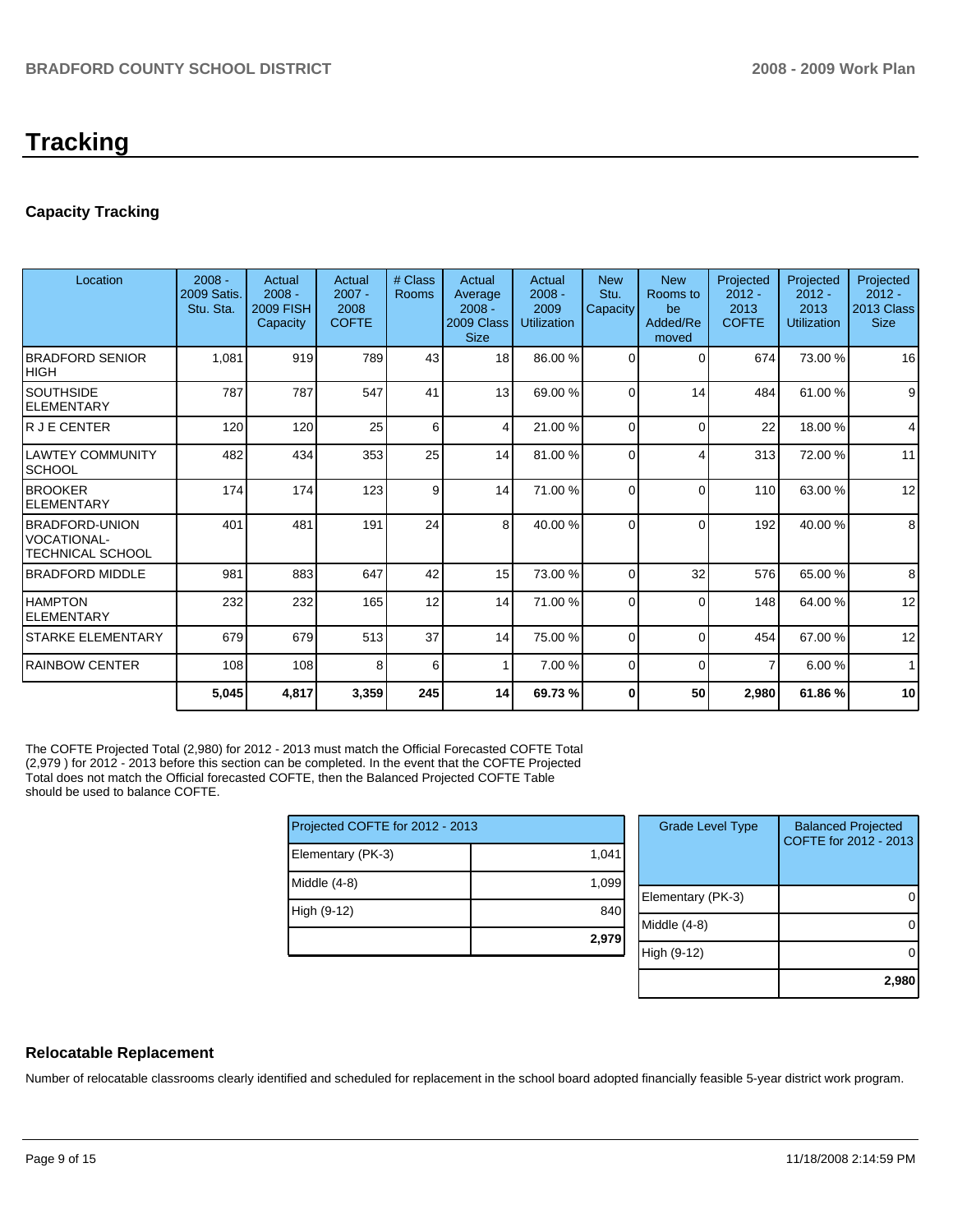| Location                        | 2008 - 2009   2009 - 2010   2010 - 2011   2011 - 2012   2012 - 2013   Year 5 Total |  |   |
|---------------------------------|------------------------------------------------------------------------------------|--|---|
| <b>IBRADFORD MIDDLE</b>         |                                                                                    |  | ີ |
| Total Relocatable Replacements: |                                                                                    |  |   |

#### **Charter Schools Tracking**

Information regarding the use of charter schools.

Nothing reported for this section.

### **Special Purpose Classrooms Tracking**

The number of classrooms that will be used for certain special purposes in the current year, by facility and type of classroom, that the district will, 1), not use for educational purposes, and 2), the co-teaching classrooms that are not open plan classrooms and will be used for educational purposes.

| School                               | <b>School Type</b> | # of Elementary<br>K-3 Classrooms   | # of Middle 4-8<br><b>Classrooms</b> | # of High $9-12$<br><b>Classrooms</b> | # of $ESE$<br><b>Classrooms</b> | # of Combo<br><b>Classrooms</b> | Total<br><b>Classrooms</b> |
|--------------------------------------|--------------------|-------------------------------------|--------------------------------------|---------------------------------------|---------------------------------|---------------------------------|----------------------------|
| <b>Total Educational Classrooms:</b> |                    |                                     |                                      |                                       |                                 | 01                              |                            |
| School                               | <b>School Type</b> | $#$ of Elementary<br>K-3 Classrooms | # of Middle 4-8<br><b>Classrooms</b> | # of High $9-12$<br><b>Classrooms</b> | # of $ESE$<br>Classrooms        | # of Combo<br><b>Classrooms</b> | Total<br><b>Classrooms</b> |
| <b>Total Co-Teaching Classrooms:</b> |                    |                                     |                                      |                                       |                                 |                                 | 01                         |

#### **Infrastructure Tracking**

**Necessary offsite infrastructure requirements resulting from expansions or new schools. This section should include infrastructure information related to capacity project schedules and other project schedules (Section 4).** 

None

**Proposed location of planned facilities, whether those locations are consistent with the comprehensive plans of all affected local governments, and recommendations for infrastructure and other improvements to land adjacent to existing facilities. Provisions of 1013.33(12), (13) and (14) and 1013.36 must be addressed for new facilities planned within the 1st three years of the plan (Section 5).** 

None

**Consistent with Comp Plan?** Yes

#### **Net New Classrooms**

The number of classrooms, by grade level and type of construction, that were added during the last fiscal year.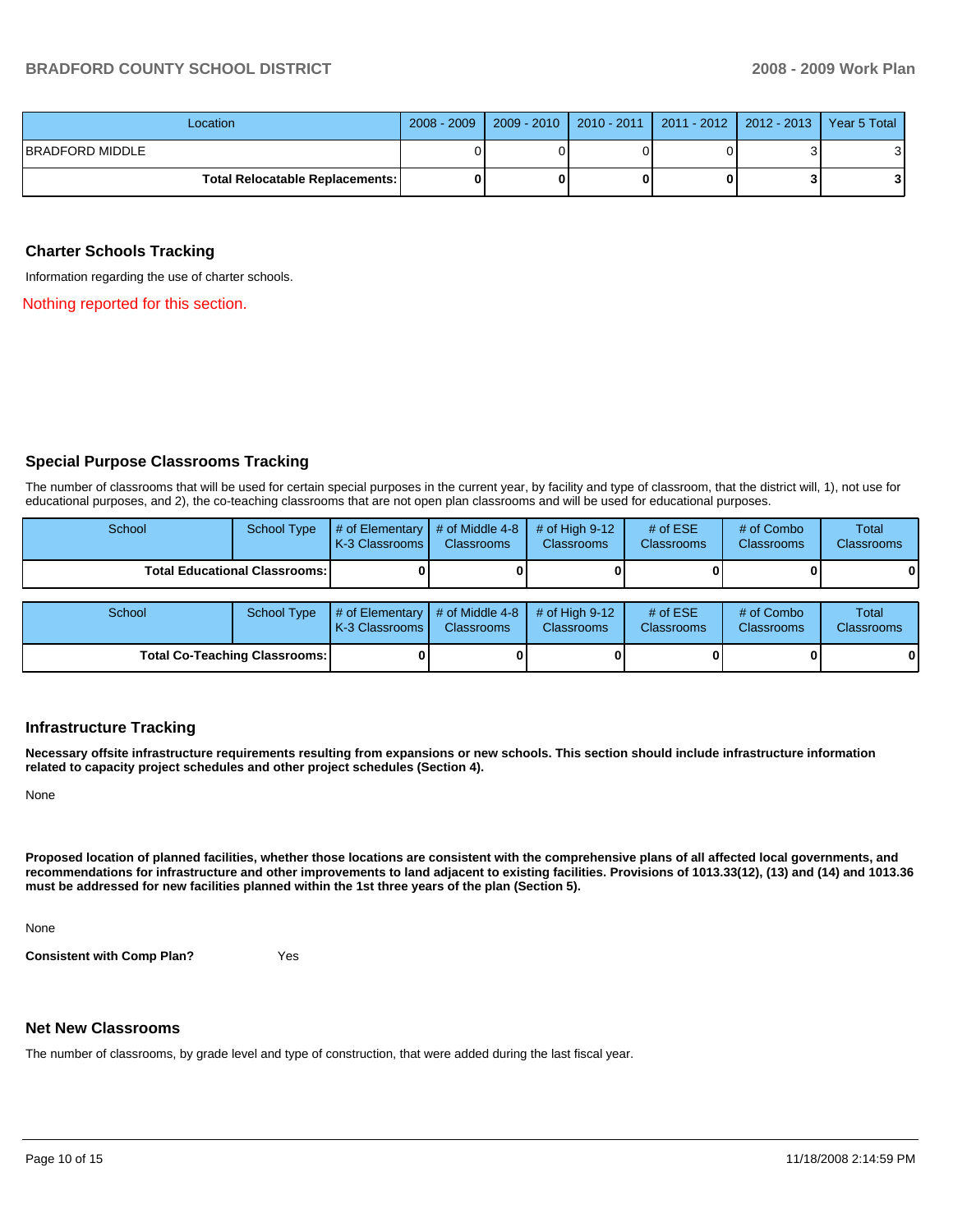| List the net new classrooms added in the 2007 - 2008 fiscal year.                                                                                       |                              |                                   |                                |                        | List the net new classrooms to be added in the 2008 - 2009 fiscal<br>year. |                            |                                |                        |  |
|---------------------------------------------------------------------------------------------------------------------------------------------------------|------------------------------|-----------------------------------|--------------------------------|------------------------|----------------------------------------------------------------------------|----------------------------|--------------------------------|------------------------|--|
| "Classrooms" is defined as capacity carrying classrooms that are added to increase<br>capacity to enable the district to meet the Class Size Amendment. |                              |                                   |                                |                        | Totals for fiscal year 2008 - 2009 should match totals in Section 15A.     |                            |                                |                        |  |
| Location                                                                                                                                                | $2007 - 2008$ #<br>Permanent | $2007 - 2008$ #<br><b>Modular</b> | $2007 - 2008$ #<br>Relocatable | $2007 - 2008$<br>Total | $2008 - 2009$ #<br>Permanent                                               | $2008 - 2009$ #<br>Modular | $2008 - 2009$ #<br>Relocatable | $2008 - 2009$<br>Total |  |
| Elementary (PK-3)                                                                                                                                       | 19                           |                                   |                                | 19                     |                                                                            |                            |                                |                        |  |
| Middle (4-8)                                                                                                                                            |                              |                                   |                                |                        |                                                                            |                            |                                |                        |  |
| High (9-12)                                                                                                                                             |                              |                                   |                                |                        |                                                                            |                            |                                | ΩI                     |  |
|                                                                                                                                                         | 19                           |                                   |                                | 19                     |                                                                            |                            |                                |                        |  |

# **Relocatable Student Stations**

Number of students that will be educated in relocatable units, by school, in the current year, and the projected number of students for each of the years in the workplan.

| <b>Site</b>                                          | 2008 - 2009 | 2009 - 2010 | 2010 - 2011 | 2011 - 2012 | $2012 - 2013$ | 5 Year Average |
|------------------------------------------------------|-------------|-------------|-------------|-------------|---------------|----------------|
| <b>IRAINBOW CENTER</b>                               | ∩           | $\Omega$    | 0           | $\Omega$    | 0             | 0              |
| IBRADFORD SENIOR HIGH                                |             | U           |             | ∩           |               | 0              |
| <b>ISOUTHSIDE ELEMENTARY</b>                         | 0           | $\Omega$    | 0           | 0           | 0             | $\overline{0}$ |
| R J E CENTER                                         |             | $\Omega$    | $\Omega$    | $\Omega$    | 0             | $\overline{0}$ |
| LAWTEY COMMUNITY SCHOOL                              | 0           | 0           | ŋ           | $\Omega$    | 0             | 0              |
| <b>BROOKER ELEMENTARY</b>                            | 40          | 40          | 40          | 40          | 40            | 40             |
| BRADFORD-UNION VOCATIONAL-TECHNICAL<br><b>SCHOOL</b> | 37          | 0           | ŋ           | $\Omega$    | 0             | 71             |
| <b>BRADFORD MIDDLE</b>                               | 66          | 66          | 66          | 66          | 0             | 53             |
| <b>HAMPTON ELEMENTARY</b>                            | 0           | 0           | ŋ           | $\Omega$    | 0             | 0              |
| ISTARKE ELEMENTARY                                   | $\Omega$    | 72          | 72          | 72          | 72            | 58             |
| Totals for BRADFORD COUNTY SCHOOL DISTRICT           |             |             |             |             |               |                |
| Total students in relocatables by year.              | 143         | 178         | 178         | 178         | 112           | 158            |
| Total number of COFTE students projected by year.    | 3,293       | 3,182       | 3,099       | 3,027       | 2,979         | 3,116          |
| Percent in relocatables by year.                     | 4 %         | 6 %         | 6 %         | 6 %         | 4 %           | 5 %            |

# **Leased Facilities Tracking**

Exising leased facilities and plans for the acquisition of leased facilities, including the number of classrooms and student stations, as reported in the educational plant survey, that are planned in that location at the end of the five year workplan.

| Location             | # of Leased<br>Classrooms 2008 -<br>2009 | <b>FISH Student</b><br><b>Stations</b> | Owner | # of Leased<br>Classrooms 2012 - I<br>2013 | <b>FISH Student</b><br>Stations |
|----------------------|------------------------------------------|----------------------------------------|-------|--------------------------------------------|---------------------------------|
| BRADFORD SENIOR HIGH |                                          |                                        |       |                                            | 01                              |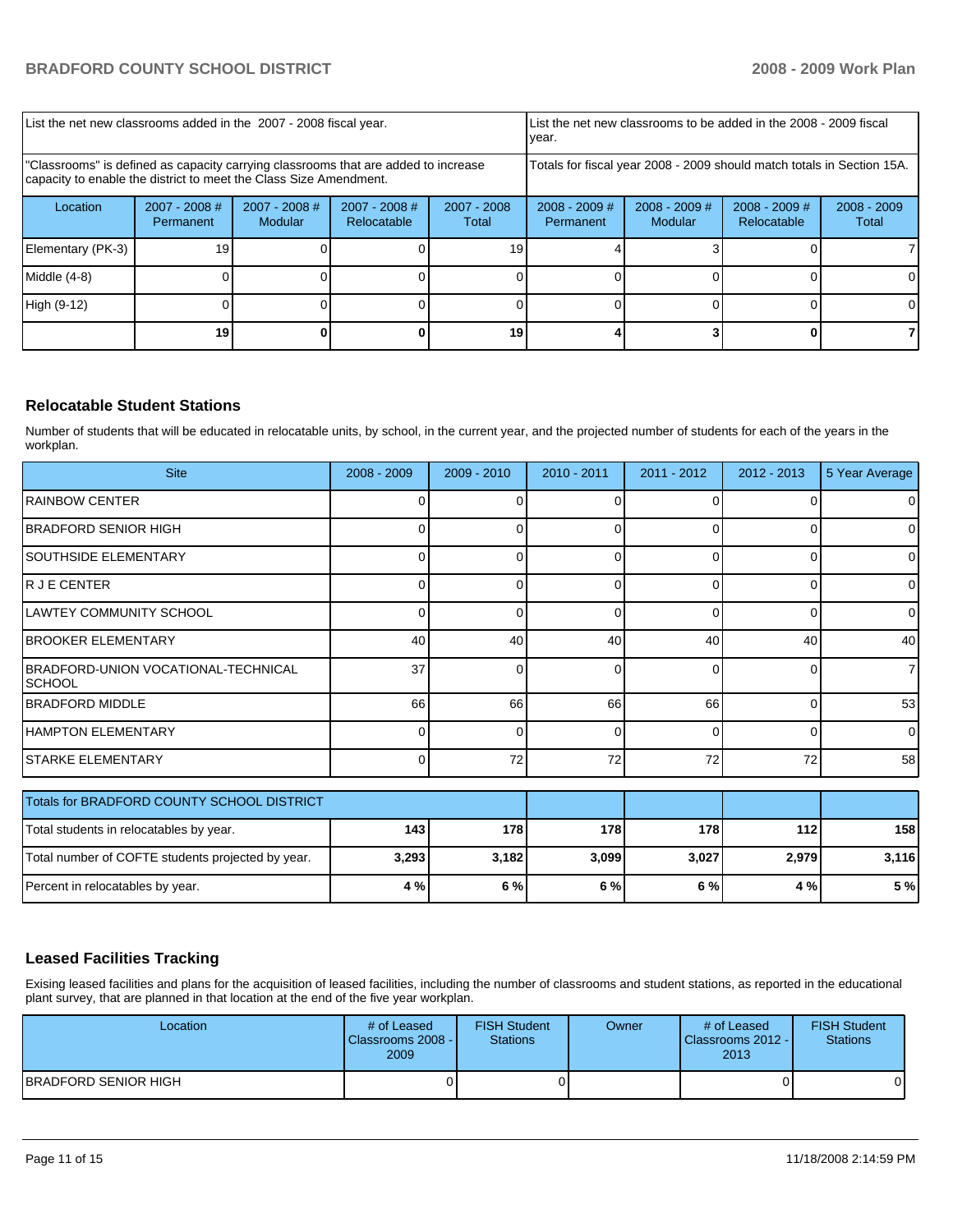| <b>SOUTHSIDE ELEMENTARY</b>                    |  |                     | 01              |
|------------------------------------------------|--|---------------------|-----------------|
| IR JE CENTER                                   |  |                     | 0               |
| LAWTEY COMMUNITY SCHOOL                        |  |                     | 0               |
| <b>BROOKER ELEMENTARY</b>                      |  | 0 William Scottsman | 18 <sup>l</sup> |
| BRADFORD-UNION VOCATIONAL-TECHNICAL<br>ISCHOOL |  |                     | $\overline{0}$  |
| <b>IBRADFORD MIDDLE</b>                        |  |                     | 0               |
| <b>HAMPTON ELEMENTARY</b>                      |  |                     | 0               |
| <b>STARKE ELEMENTARY</b>                       |  | 0 Royal             | 36              |
| <b>RAINBOW CENTER</b>                          |  |                     | $\Omega$        |
|                                                |  |                     | 54              |

### **Failed Standard Relocatable Tracking**

Relocatable units currently reported by school, from FISH, and the number of relocatable units identified as 'Failed Standards'.

Nothing reported for this section.

# **Planning**

# **Class Size Reduction Planning**

**Plans approved by the school board that reduce the need for permanent student stations such as acceptable school capacity levels, redistricting, busing, year-round schools, charter schools, magnet schools, public-private partnerships, multitrack scheduling, grade level organization, block scheduling, or other alternatives.** 

Immediate plans have not been developed due to negative growth projections and declining projected COFTE for our District.

#### **School Closure Planning**

**Plans for the closure of any school, including plans for disposition of the facility or usage of facility space, and anticipated revenues.** 

None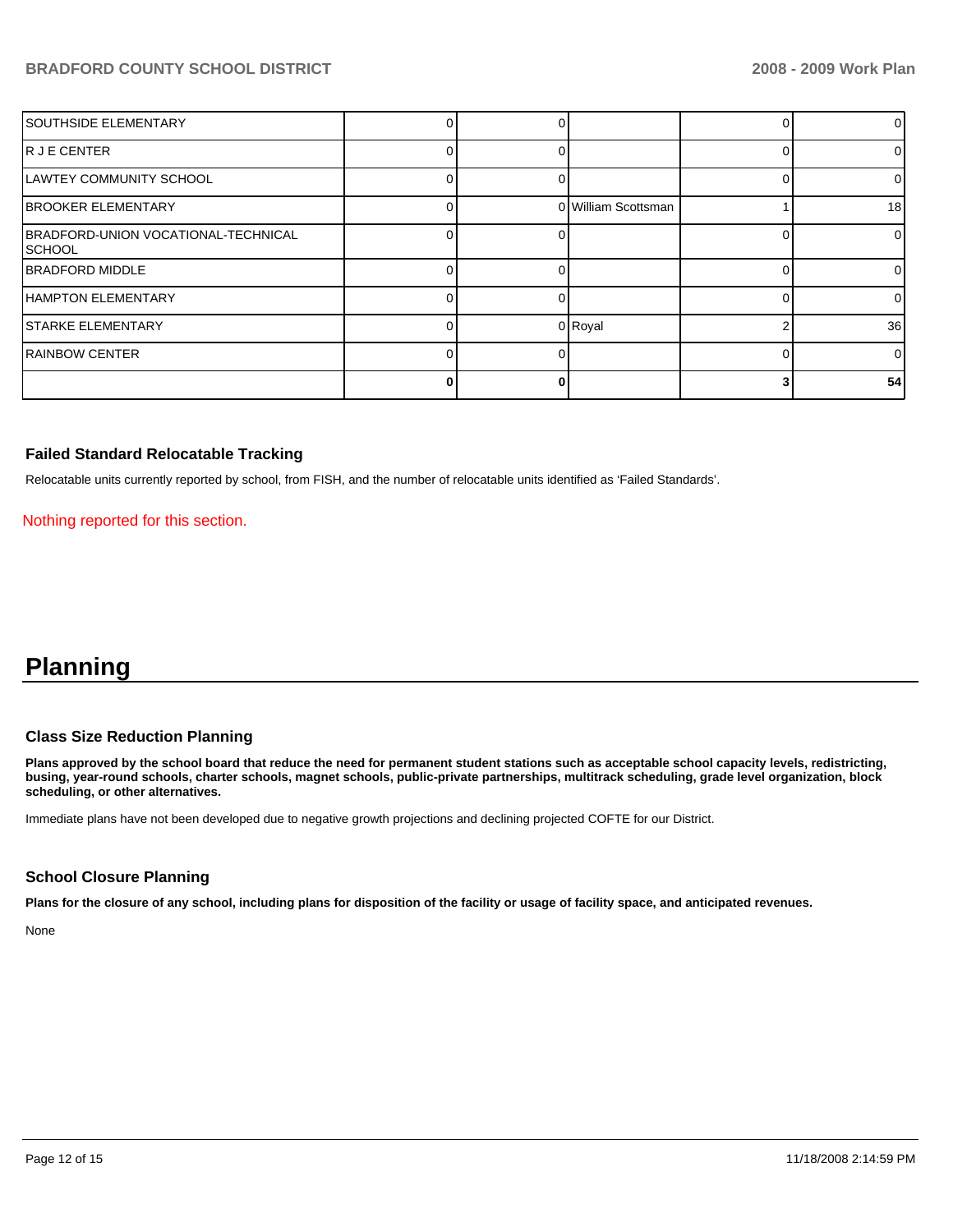# **Long Range Planning**

#### **Ten-Year Maintenance**

District projects and locations regarding the projected need for major renovation, repair, and maintenance projects within the district in years 6-10 beyond the projects plans detailed in the five years covered by the work plan.

| Project              | 2012 - 2013 / 2017 - 2018<br><b>Projected Cost</b> |
|----------------------|----------------------------------------------------|
| Life safety          | \$125,000                                          |
| <b>HVAC</b> upgrades | \$500,000                                          |
| Roofing              | \$1,000,000                                        |
| Flooring renovations | \$150,000                                          |
| General renovations  | \$525,000                                          |
|                      | \$2,300,000                                        |

# **Ten-Year Capacity**

Schedule of capital outlay projects projected to ensure the availability of satisfactory student stations for the projected student enrollment in K-12 programs for the future 5 years beyond the 5-year district facilities work program.

| Project                        | Location, Community, Quadrant or other<br>general location | 2012 - 2013 / 2017 - 2018<br><b>Projected Cost</b> |
|--------------------------------|------------------------------------------------------------|----------------------------------------------------|
| Remodel Buildings 2,6,7,8, & 9 | SouthSide Elementary                                       | \$2,500,000                                        |
| Remodel Buildings 2 & 6        | <b>Bradford Middle</b>                                     | \$3,000,000                                        |
|                                |                                                            | \$5,500,000                                        |

#### **Ten-Year Planned Utilization**

Schedule of planned capital outlay projects identifying the standard grade groupings, capacities, and planned utilization rates of future educational facilities of the district for both permanent and relocatable facilities.

| Grade Level Projections         | <b>FISH</b><br>Student<br><b>Stations</b> | <b>Actual 2007 -</b><br><b>2008 FISH</b><br>Capacity | Actual<br>$2007 -$<br>2008<br><b>COFTE</b> | Actual 2007 - 2008<br><b>Utilization</b> | Actual 2008 - 2009 / 2017 - 2018 new<br>Student Capacity to be added/removed | Projected 2017<br><b>2018 COFTE</b> | Projected 2017 -<br>2018 Utilization |
|---------------------------------|-------------------------------------------|------------------------------------------------------|--------------------------------------------|------------------------------------------|------------------------------------------------------------------------------|-------------------------------------|--------------------------------------|
| Elementary - District<br>Totals | 1,980                                     | 1,980                                                | 1,355.13                                   | 68.43 %                                  |                                                                              | 1,819                               | 91.87 %                              |
| Middle - District Totals        | 981                                       | 883                                                  | 646.62                                     | 73.27 %                                  |                                                                              | 779                                 | 88.22 %                              |
| High - District Totals          | 1.978                                     | 1,726                                                | 1.141.36                                   | 66.11 %                                  |                                                                              | 877                                 | 50.81 %                              |
| Other - ESE, etc                | 521                                       | 601                                                  | 215.76                                     | 35.94 %                                  |                                                                              |                                     | 0.00%                                |
|                                 | 5,460                                     | 5,190                                                | 3,358.87                                   | 64.72 %                                  |                                                                              | 3,475                               | 66.96 %                              |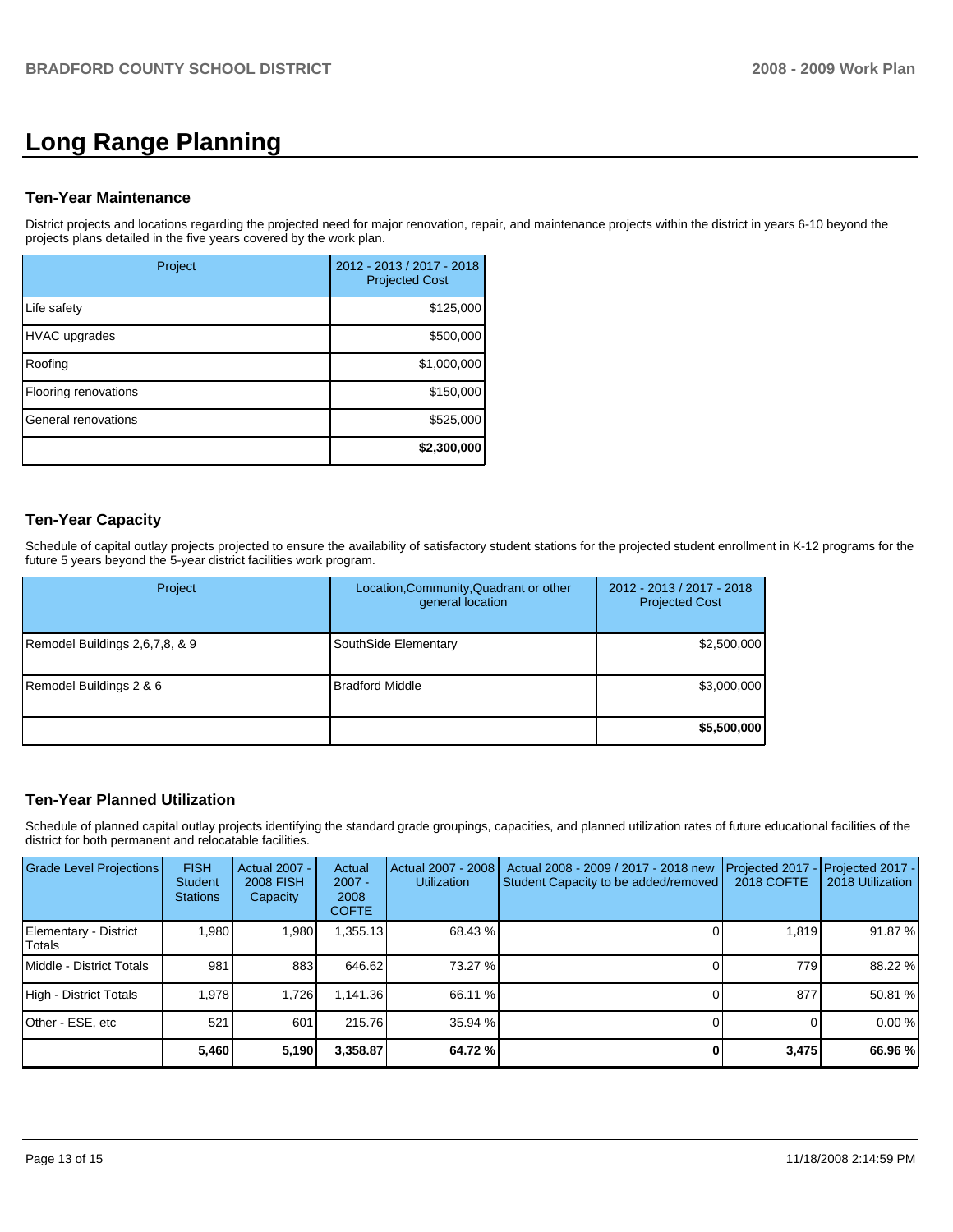#### **Ten-Year Infrastructure Planning**

**Proposed Location of Planned New, Remodeled, or New Additions to Facilities in 06 thru 10 out years (Section 28).** 

Continual remodeling of Bradford Middle and SouthSide Elementary

Plans for closure of any school, including plans for disposition of the facility or usage of facility space, and anticipated revenues in the 06 thru 10 out **years (Section 29).** 

None

### **Twenty-Year Maintenance**

District projects and locations regarding the projected need for major renovation, repair, and maintenance projects within the district in years 11-20 beyond the projects plans detailed in the five years covered by the work plan.

| Project              | 2017 - 2018 / 2027 - 2028 Projected Cost |
|----------------------|------------------------------------------|
| <b>Life Safety</b>   | \$143,000                                |
| <b>HVAC</b> upgrades | \$575,000                                |
| Roofing replacement  | \$1,150,000                              |
| Flooring replacement | \$172,000                                |
| General renovations  | \$604,000                                |
|                      | \$2,644,000                              |

# **Twenty-Year Capacity**

Schedule of capital outlay projects projected to ensure the availability of satisfactory student stations for the projected student enrollment in K-12 programs for the future 11-20 years beyond the 5-year district facilities work program.

| Project         | Location, Community, Quadrant or other<br>general location | 2017 - 2018 / 2027 - 2028<br><b>Projected Cost</b> |
|-----------------|------------------------------------------------------------|----------------------------------------------------|
| New Elementary  | Hampton/Brooker                                            | \$14,000,000                                       |
| New High School | Starke                                                     | \$48,000,000                                       |
|                 |                                                            | \$62,000,000                                       |

#### **Twenty-Year Planned Utilization**

Schedule of planned capital outlay projects identifying the standard grade groupings, capacities, and planned utilization rates of future educational facilities of the district for both permanent and relocatable facilities.

| <b>Grade Level Projections</b>  | <b>FISH</b><br><b>Student</b><br><b>Stations</b> | Actual 2007 - I<br><b>2008 FISH</b><br>Capacity | Actual<br>$2007 -$<br>2008<br><b>COFTE</b> | <b>Utilization</b> | Actual 2007 - 2008   Actual 2008 - 2009 / 2027 - 2028 new   Projected 2027 -   Projected 2027 -  <br>Student Capacity to be added/removed   2028 COFTE |       | 2028 Utilization |
|---------------------------------|--------------------------------------------------|-------------------------------------------------|--------------------------------------------|--------------------|--------------------------------------------------------------------------------------------------------------------------------------------------------|-------|------------------|
| Elementary - District<br>Totals | .980                                             | 1.980                                           | .355.13                                    | 68.43 %            |                                                                                                                                                        | 1.840 | 92.93 %          |